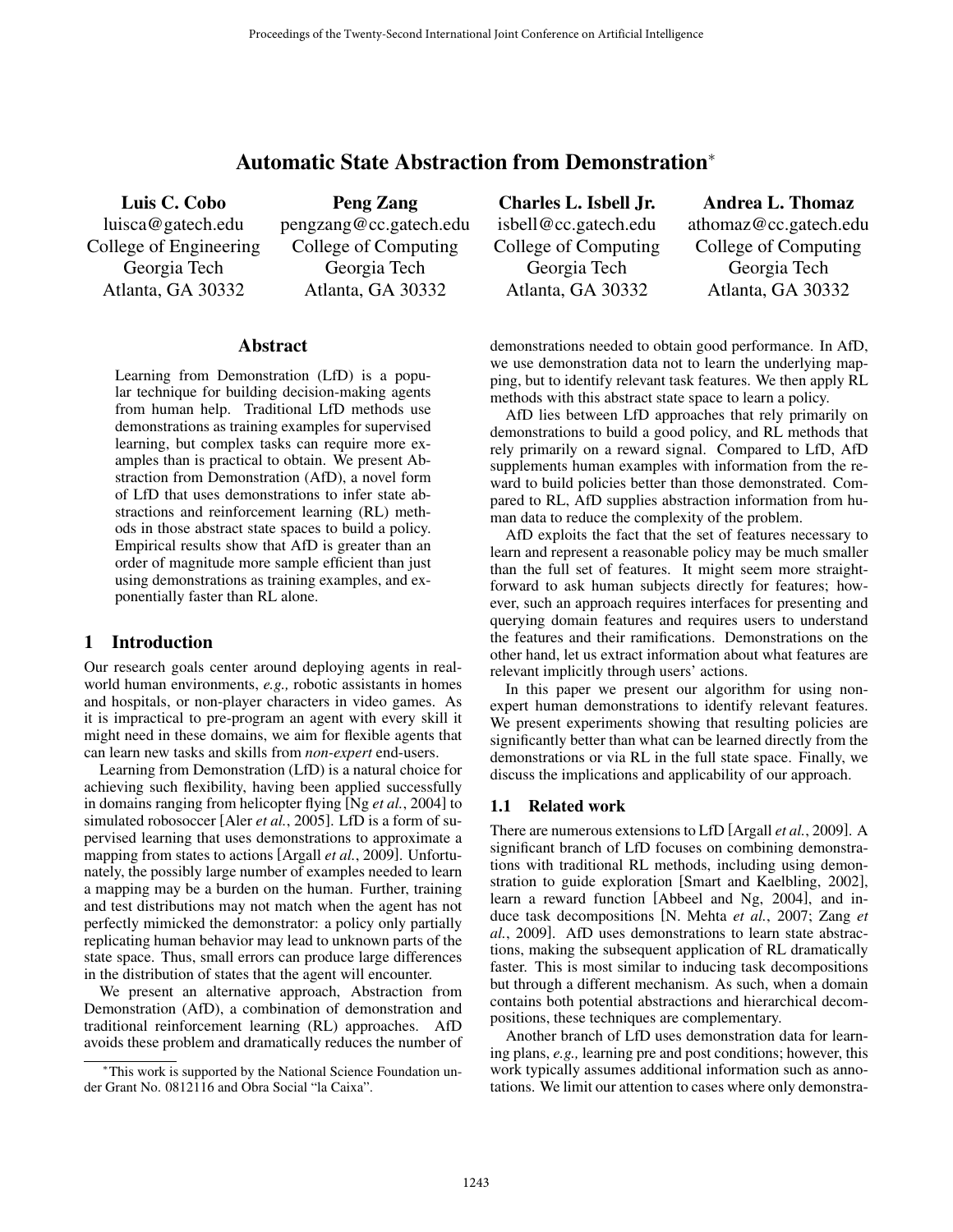tions are available, reflecting our focus on learning from nonexperts. Requiring additional information introduces complexity and moves us away from our target teacher pool.

Prior work has also focused on automated methods of performing feature selection in RL such as the use of  $L_1$  regularization [Kolter and Ng, 2009],  $L_2$  regularization [Farahmand *et al.*, 2009], and "forward-selection" style feature selection from features generated based on Bellman error analysis [Keller *et al.*, 2006; Parr *et al.*, 2007]. Our work differs in that we are selecting features for representing the human policy, as opposed to an optimal or near-optimal Q or value function. The features we select from human data are typically inadequate for representing an accurate Q or value function for any given (*e.g.,* linear) model. We use an exact (tabular) Q-representation in the abstract state space.

Finally, much prior work in LfD learns from researchers. In our work we focus on using everyday people.

## 2 Preliminaries: Reinforcement Learning

A Markov Decision Process (MDP) is a tuple  $M =$  $(S, A, P_{ss'}^a, R_s^a, \gamma)$  where  $S = \{F_1 \times \cdots \times F_n\}$  is a finite set of states with  $n$  features,  $A$  a finite set of actions,  $P_{ss'}^a = Pr(s'|s, a)$  the transition model that specifies the probability of reaching state  $s'$  when taking action  $a$  in state  $s, R_s^a = r(s, a)$  the immediate reward when taking action a on state s, and  $0 \leq \gamma \leq 1$  the discount factor. We define a state  $s \in S$  as an n-tuple of features  $s = (f_1, f_2, \ldots, f_n)$ .

A *policy*  $\pi : S \to A$  defines which action an agent takes in a particular state  $s$ .  $V^{\pi}(s) = R_s^{\pi(s)} + \gamma \sum_{s' \in S} P_{ss'}^{\pi(s)} V^{\pi}(s')$ is the state value of s when following policy  $\pi$ , *i.e.*, , the expected sum of discounted rewards that the agent obtains when starting on state s and following policy  $\pi$ .  $Q^{\pi}(s, a) =$  $R_s^a + \gamma \sum_{s' \in S} P_{ss'}^a V^{\pi}(s')$  is the Q-value of  $(s, a)$ , or the discounted reward received when choosing action  $a$  in state  $s$ , and then following policy  $\pi$ .  $\pi^*$  is the optimal policy maximizing the value of each state.  $V(s) = V^{\pi^*}(s)$ ,  $Q(a, s) =$  $Q^{\pi^*}(a, s)$  are the optimal state and Q-values, and sometimes are referred to simply as *the* values of the state.

A human demonstration, or *user trace*, is a set of k pairs of tuples  $\{(s_1, a_1), \cdots, (s_k, a_k)\}\$ . Each pair is a *sample* that describe which action the human teacher took in state  $s_i$ .

#### 3 Abstraction from Demonstration

#### 3.1 Algorithm

AfD learns a policy for an MDP by building an abstract space  $S^{\alpha}$  and using reinforcement learning to find an optimal policy that can be represented in  $S^{\alpha}$ . AfD obtains  $S^{\alpha}$  by selecting a subset of features from the original state space  $S$  with which it can predict the action that a human teacher has taken in the set of demonstrations. Learning in  $S^{\alpha}$  can be significantly more efficient because a linear reduction in the features leads to an exponential reduction in the size of the state space.

We present our algorithm for AfD in Listing 1. It is composed of two sequential steps. First, a feature selection algorithm is applied on human demonstrations to choose the subset of features we will use. In the second step, that corresponds with the loop in Listing 1, the algorithm learns a policy for M using a modified version of a Monte Carlo learning algorithm with exploring starts. Instead of learning the Qvalues of states in the original state space  $Q(s, a), s \in S$ , it learns the Q-values of states in the transformed state space  $Q(s^{\alpha}, a)$  where  $s^{\alpha} \in S^{\alpha}$ . We stop when policy performance converges, *i.e.,* , when the expected return remains stable.

**Algorithm 1** Generic AfD algorithm with  $\gamma = 1$ , the general case is a simple extension.

| <b>Require:</b> MDP $M = (S, A, P_{ss}^a, R_s^a, \gamma), S = \{F_1 \times$ |  |
|-----------------------------------------------------------------------------|--|
| $\ldots \times F_n$ , feature selector F, human demonstrations $H =$        |  |
| $\{\{(s_1, a_1), (s_2, a_2), \ldots\}, \ldots\}, s \in S, a \in A.$         |  |
| chosenFeatures $\leftarrow$ F(H)                                            |  |
| $\pi \leftarrow$ arbitrary policy                                           |  |
| Initialize all $Q(s^{\alpha}, a)$ to arbitrary values                       |  |
| Intialize all Rewards $[(s^{\alpha}, a)]$ to $[$                            |  |
| while $\pi$ performance has not converged do                                |  |
| visited $\leftarrow$                                                        |  |
| Start episode with random state-action, then follow $\pi$                   |  |
| for all Step (state $s$ , action $a$ , reward $r$ ) do                      |  |
| <b>for all</b> $(s^{\alpha}, a)$ in <i>visited</i> <b>do</b>                |  |
| EpisodeReward $[(s^{\alpha}, a)] \neq r$                                    |  |
| end for                                                                     |  |
| $s^{\alpha} \leftarrow$ getFeatureSubset(s, chosenFeatures)                 |  |
| <b>if</b> $(s^{\alpha}, a)$ not in <i>visited</i> then                      |  |
| Add $(s^{\alpha}, a)$ to visited                                            |  |
| EpisodeReward $[(s^{\alpha}, a)] \leftarrow 0$                              |  |
| end if                                                                      |  |
| end for                                                                     |  |
| for all $(s^{\alpha}, a)$ in <i>visited</i> do                              |  |
| Add EpisodeReward $[(s^{\alpha}, a)]$ to Rewards $[(s^{\alpha}, a)]$        |  |
| $Q(s^{\alpha}, a)$ =average(Rewards[ $(s^{\alpha}, a)$ ])                   |  |
| end for                                                                     |  |
| Update greedy policy $\pi$                                                  |  |
| end while                                                                   |  |

We have used two different feature selection algorithms for AfD. The first, which we call C4.5-greedy, is a simple greedy backward selection algorithm. Starting with the full feature set, it iteratively removes features, one at a time, that have little impact on the performance. In each iteration, the feature whose absence affects accuracy the least is removed. If the best feature to drop affects accuracy by more than 2% with respect to the current feature set, we stop. We also stop if dropping a feature results in an accuracy drop greater than 10% with respect to the original feature set. These stopping parameters are not sensitive. In experiments we have tested parameter values of 1% and 5% with no significant difference in the feature set selected. Note that we use *relative accuracy* for these stopping criterion, *i.e.,* , the amount of accuracy gained with respect to the majority classifier.

The second approach, Cfs+voting, uses Correlation-based Feature Subset Selection (Cfs) [Hall, 1999]. Cfs searches for features with high individual predictive ability but low mutual redundancy. The Cfs algorithm is used separately on the demonstrations of each individual. A feature is chosen if it is included by at least half of the individuals.

#### 3.2 Policy Invariance

State abstractions that, like ours, collapse states with the same optimal action are called policy-invariant. These present the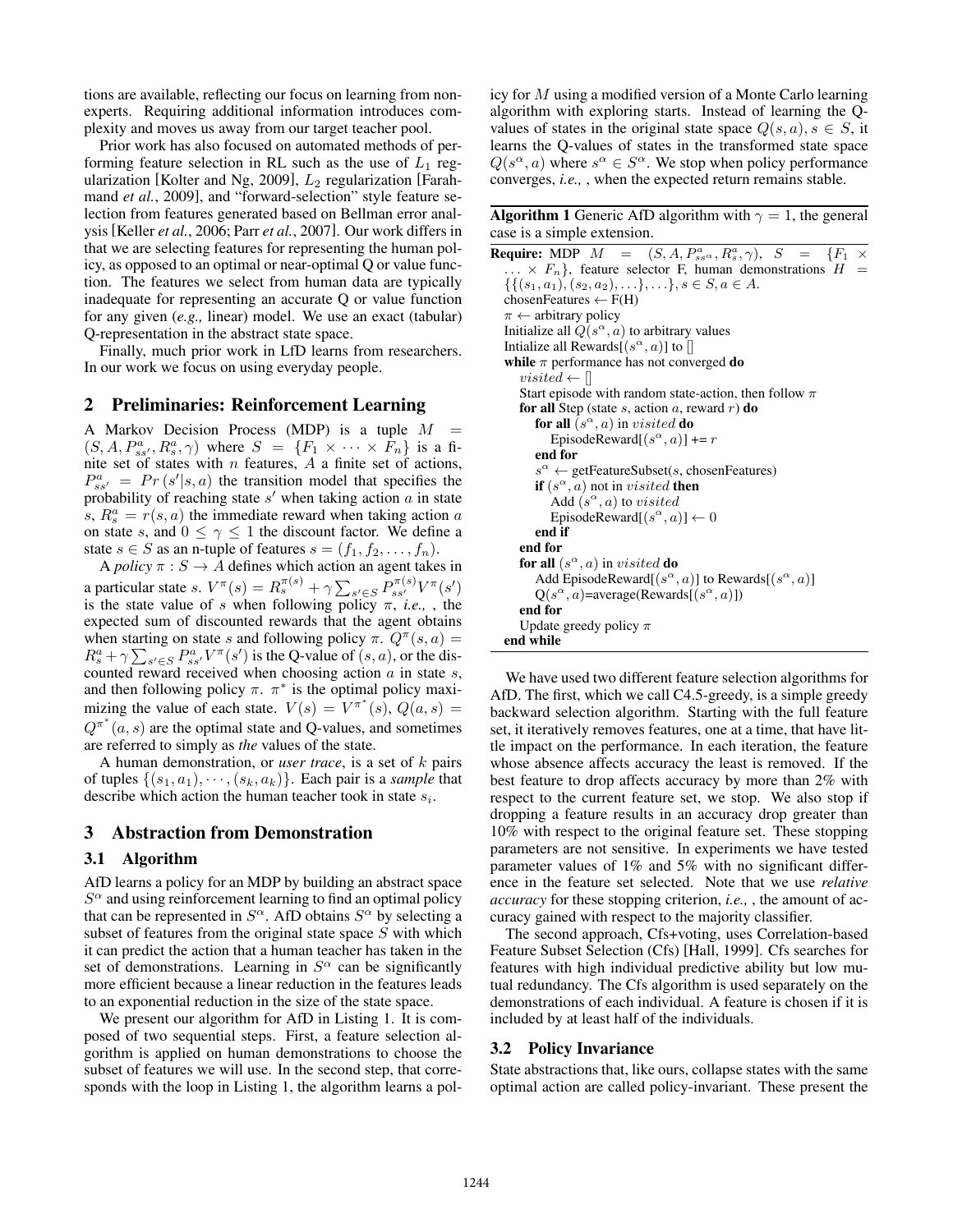problem that while they are enough to represent a policy, they might not be good enough to learn it.

In the transformed state space, a single state  $s^{\alpha} \in S^{\alpha}$  represents several states of the original space  $s_1, \ldots, s_k \in S$ . Assuming the subset of features selected is sufficient for predicting the demonstrator's action, every original state corresponding to  $s^{\alpha}$  should share the same action. Because only values with the same associated action are collapsed, the teacher policy can be represented in  $S^{\alpha}$ . The original state value function  $V(s)$  may not be representable in  $S^{\alpha}$  because the collapsed states  $s_1, \ldots, s_k$  may have different true state values in S. The same holds for the Q-values  $Q(s, a)$ .

For example, Fig. 1 shows a deterministic MDP with states defined by features  $\{F_1, \dots, F_n\}$ .  $F_1$  can have values U or D depending whether the state is up or down in the figure, and the rest of the features are policy-irrelevant. The available actions are  $a_1$  and  $a_2$  and the only reward is obtained by taking action  $a_1$  in state  $s_2$ . With  $\gamma < 1$ , the value of  $s_1$  and  $s_2$  is different; however, because their optimal action is the same (a<sub>1</sub>), AfD collapses both into a single state  $s_{a_1}^{\alpha} \in S^{\alpha}$ .

Conversion to the transformed space also breaks the Markovian property. In Fig. 1, we can see that *wrt.* the transformed space, actions  $a_1$  and action  $a_2$  in collapsed state  $s_{a_2}^{\alpha}$ are identical. However, we know that in reality the two actions are very different. The value of taking action  $a_1$  from collapsed state  $s_{a_1}^{\alpha}$  depends upon how we got to  $s_{a_1}^{\alpha}$ ; specifically, what action was taken in state  $s_{a_2}^{\alpha}$  to get there. This means reinforcement learning algorithms that make use of bootstrapping will not work. Bootstrapping algorithms such as Q-learning compute Q-values considering the immediate reward and the value of the next state. In our example, with the immediate reward and next state identical for both actions, Q-learning would be unable to learn the best action, even though one leads to higher discounted rewards.

Previous work on policy-invariant abstractions, such as [Jong and Stone, 2005], encapsulate the state abstraction as an option that will not be used if it degrades performance. We work around problems of policy-invariant abstractions by using non-bootstrapping methods like Monte Carlo control.

#### 3.3 Properties

AfD's feature elimination process is benign: in the limit of infinite data, the feature subset it yields will not negatively affect the accuracy of the learner. To see this, consider that AfD only removes features it judges will not reduce the accuracy of the learner. These judgements are based on some held out portion of the data.<sup>1</sup> In the limit of infinite data, these judgements will be accurate, and the elimination process will never remove a feature if it negatively impacts accuracy. Thus the final feature subset cannot negatively impact accuracy.

AfD's policy solver is sound. As shown in Sec. 3.2, in a policy-invariant abstraction like ours, bootstrapping algorithms like Q-learning may not find the best stationary policy; however, the abstracted space creates a POMDP, where Monte Carlo control is sound [Singh *et al.*, 1994]. Thus, applying the policy solver will not lower policy performance.



Figure 1: Example of a MDP that loses the Markov property on state abstraction. Circles represent states in S and arrows transitions from taking  $a_1$ , providing an immediate reward  $r$ . Dashed circles represent states in the transformed space  $S^{\alpha}$ .

From these properties, we can show that in the limit, the worst case policy performance of AfD is that same as direct LfD. In the limit, LfD will yield a policy with the best prediction accuracy. Similarly, AfD's policy solver is sound: it will not lower policy performance. Further, AfD's feature elimination will not lower prediction accuracy. So AfD is working with policies at the same accuracy level as LfD. Thus, the worst case of AfD can be no worse than that of LfD.

## 4 Experimental results

We compare the performance of AfD with that of using demonstrations alone and that of using RL alone (using Sarsa( $\lambda$ )). For direct LfD we use a C4.5 decision tree classifier to learn a direct mapping. The classifier uses all the features of the state space as input attributes and the actions of the particular domain as labels. We use two domains. *Pong* serves as a proving ground for demonstrating the correctness of AfD, using just 23 episodes as training data. The more complex *Frogger* gauges generalization and real world applicability. For Frogger, we recruited non-expert human subjects—six males and eight females—to provide demonstrations. Each had 3 minutes to familiarize themselves with the controls of the game; they were then asked to provide demonstrations by playing the game for 10 minutes.

#### 4.1 Domains

Pong is a form of tennis where two paddles move to keep a ball in play. Our agent use one paddle while another uses a fixed policy to move in the direction to best match the ball's Y position when the ball is approaching, moving randomly otherwise. There are five features: paddle-Y, ball-X, ball-Y, ball-angle, and opponent-Y. Y coordinates and ball-angle have 24 possible values while ball-X has 18. There are two possible actions: Up or Down. Reward is 0 except when successfully returning a ball, yielding +10. The game terminates when a player loses or after 400 steps, implying a maximum policy return of 60.

The second domain is a version of the classic Frogger game (Fig. 2). In the game, the player must lead the frog from the lower part of the screen to the top, without being run over by a car or falling in the water.

<sup>&</sup>lt;sup>1</sup>We actually use cross validation for higher sample efficiency, but the same principle holds.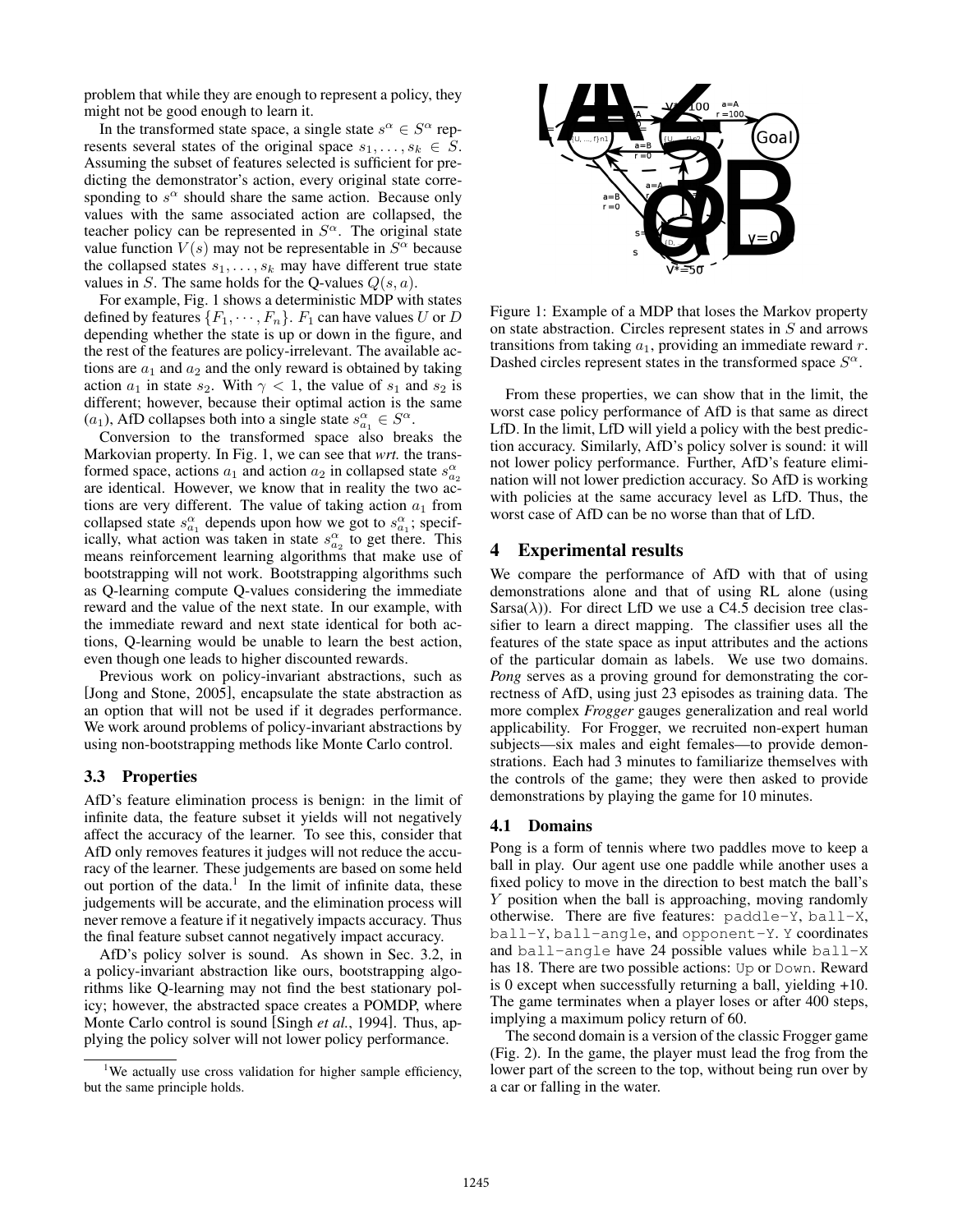

Figure 2: Capture of the Frogger domain.

| <b>Player</b>     | Average Return | <b>Episodes</b> |
|-------------------|----------------|-----------------|
| Human             | 56.5           |                 |
| Sarsa             | 60.0           | 2554            |
| Direct LfD        | 15.7           |                 |
| AfD - C4.5-greedy | ብ በ            | 59              |

Table 1: Performance on Pong with good demonstrations. Time is measured in seconds

At each time step, the cars advance one position in their direction of movement, and the player can leave the frog in its current position or move it up, down, left or right. The positions and directions of the cars are randomly chosen for each game, and the frog can be initially placed in any position in the lower row. The game was played at 7 steps per second, chosen empirically as a challenging enough speed to be fun.

The screen is divided in a grid, and the state features are the contents of each cell relative to the current position of the frog. For example, the feature 3u2l is the cell three rows up and two columns to the left of the current frog position, and the feature  $X1r$  the cell just to the right of the frog. The possible values are empty, if the cell falls out of the screen; good, if the cell is safe; and water, carR, carL for cells containing water, or a car moving to the right/left.

There are 8x9 cells, so 306 features are needed to include the screen in the state representation. With 5 possible actions and 5 possible values per each cell, a table-based Q-learning algorithm might need to store up to  $5^{307} \approx 10^{215}$  Q-values.

#### 4.2 Results

Table 1 compares the performance of various learned policies in Pong. Human results are provided for reference. As we can see from the results, AfD is able to learn an optimal policy – outperforming direct LfD; moreover, while Qlearning also learns an optimal policy, AfD is significantly faster. AfD's speedup corresponds directly to the smaller abstract state space. In particular, AfD ignored the feature opponent-Y, which did not influence the teacher's actions.

With Frogger, we focus on how well AfD works with nonexpert humans. The 14 human teachers obtained a success rate (percentage of times they lead the frog to the goal) between 31% and 55%. For learning in AfD, we filtered the demonstrations to keep only successful games and to remove redundant samples caused by the player not pressing keys while thinking or taking a small break. Each user provided

| Player               | Success rate  |
|----------------------|---------------|
| Human                | $31\% - 55\%$ |
| Direct LfD           | 43.9%         |
| $AfD - Cfs + voting$ | 97.0%         |
| AfD - C4.5-greedy    | 97.4%         |

Table 2: Frogger domain, all demos (17221 samples).

| Player               | Success rate |
|----------------------|--------------|
| Human                | 55%          |
| Direct LfD           | $17.1\%$     |
| $AfD - C4.5$ -greedy | 88.3%        |

Table 3: Frogger domain, best player demos (1252).

on average 33.1 demonstrations ( $\sigma = 9.3$ ), or 1230.1 samples ( $\sigma = 273.6$ ). Note that a demonstration is a complete episode in the game and a sample is a single state-action pair.

We compared the algorithms using two sets of the demonstrations: the aggregated samples of all users, 464 demonstrations (17221 samples) in total; and the 24 demonstrations (1252 samples) from the best player.

For feature selection in AfD, we used the Cfs+voting and C4.5-greedy algorithms (Sec. 3). Before using C4.5-greedy in this domain, we reduced the number of variables using the Cfs algorithm, because iterative removal on 306 variables was too time consuming and our tests showed that the chosen features were the same as when using only C4.5-greedy. Cfs+voting was not used on the second data set, as it is designed to work with a set of demonstrations from different teachers. For reinforcement learning, we used  $\gamma = 1$ ; and the rewards were  $r = 100$  for reaching the goal,  $r = -100$  for death, and  $r = -1$  for any other transition.

In Table 2 we see that, using all demonstrations, AfD achieves a significantly higher success rate than direct LfD. AfD gets close to 100% success regardless of feature selection algorithm, while direct LfD does not reach 44%. Note also that the AfD policies perform better than the best human.

Table 3 shows results using only demonstrations from the best player. Even with only 7% the number of demonstrations of the previous experiment, AfD performance decreases only slightly. By contrast, direct LfD is much worse. Again, AfD performs better than the teacher. Comparing both tables we can appreciate that AfD is much more sample efficient than LfD, performing better with 20x fewer demonstrations.

By inspection, we see that AfD identified "key features" of the domain. The five key features for this domain are the cells at both sides of the frog and the three closest cells in the row immediately above. Of the original 306 features, the algorithms selected 9 to 12, and the five key features were included in these sets. Only when using just the best player demonstrations did AfD fail to include one of these key features, to which we attribute the slight decrease in performance. The other features selected were also useful: cells in the three rows contiguous to the frog and others that allowed the frog to line up with a goal cell when in a safe row.

We also compared the performance of AfD with that of applying RL directly in the raw feature space. Fig. 3 shows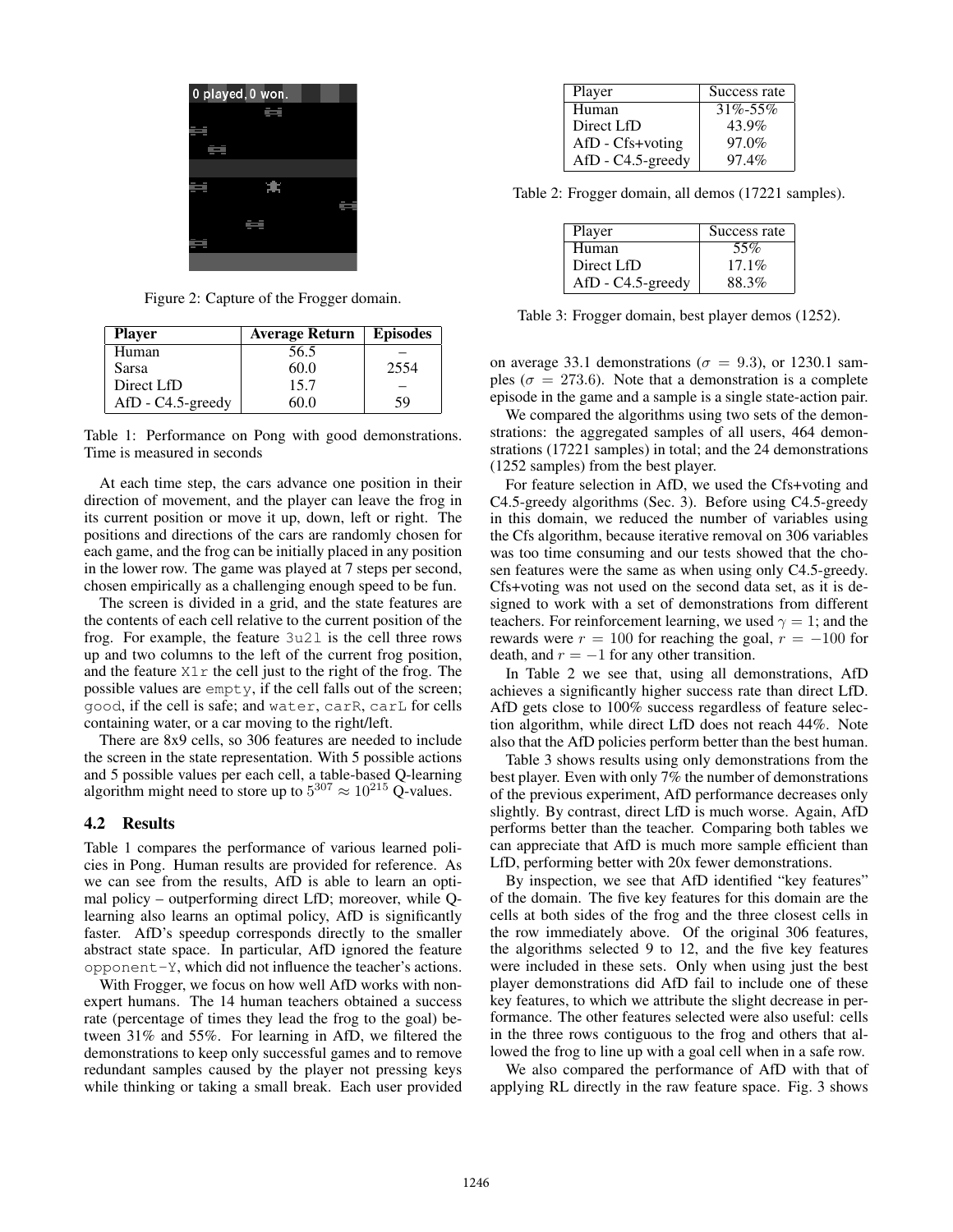

Figure 3: Performance (% of games won) of AfD and learning in the raw state space in Frogger domain.



Figure 4: Policy size to number of step of AfD and learning in the raw state space in Frogger domain. Raw line is not visible because it matches the vertical axis.

that comparatively, working in the large raw state space did not achieve significant learning: states are rarely visited for a second time, retarding learning. Additionally, memory consumption grows linearly as a function of the number of steps taken. In our experiments, the raw method had consumed 19GB of memory before had to be killed. At that point, it had taken almost 1.7 million steps even though the success rate was still below 0.2%. By contrast, AfD was performing better within 1k steps (the success rate is lower than in Table 2 because exploration was not disabled). Fig. 4 illustrates the difference in state space size by showing the growth of policy sizes (the raw method is aligned with the y-axis). Policy sizes for the AfD methods begin to level off immediately.

#### 5 Discussion

AfD presents several advantages over direct LfD. Direct LfD seeks to approximate the mapping from states to actions; however, in reality, the demonstrator's policy is not necessarily deterministic or stationary. Different demonstrators may also teach different but equally valid policies. Thus, for any given state, there may be a set of equally appropriate actions; hence we are in a multi-label supervised learning setting [Zhang and Zhou, 2007], but the data is not multilabel. For any single action, we see examples of when it should be used, but never examples of when it should not be. This problem stems from the fundamental fact that when a demonstrator shows an appropriate action for a given state, they are not necessarily indicating that other actions are inappropriate. This produces a situation commonly referred to as "positive and unlabeled data" [Letouzey *et al.*, 2009]. One of the approaches to deal with positive and unlabeled data is to assume that observed positive examples are chosen randomly from the set of all positive examples [Elkan and Noto, 2008]. This is not true for human demonstrations. AfD avoids this issue by only using the data to identify relevant features. It does not matter how well we can approximate the demonstrated policy, only that a feature has a positive contribution toward the approximation.

AfD performs better than policies built using direct LfD even when LfD is using an order of magnitude more demonstrations than AfD. The sample efficiency of AfD is one of the key advantages of the algorithm given that good human demonstrations is often expensive and time-consuming.

Given the cost of acquiring human samples, it might be desirable to avoid it altogether and use direct RL algorithms without using demonstrations; however, AfD achieves significant speedup by taking advantage of the exponential savings of feature reduction, and converges to a high performance policy in minutes while learning without demonstrations did not show improvement over the initial random policy after hours. This speedup suggests that, even including the time and cost required to acquire the human demonstrations, AfD will be more cost and time-effective than learning without using human demonstrations in many domains.

Another advantage of AfD is that its performance is not limited to that of the teacher. AfD uses the reward signal to obtain the best policy that can be expressed in its reduced feature space. This policy, as our results show, is significantly better than that of the teacher. There is no guarantee however of optimality. While it is possible to obtain optimality from the reward signal through use of RL methods, such methods could not take advantage of the abstraction we derive from human teachers. They would have to work in the full feature set. AfD focuses on providing a reasonable policy quickly by combining the ability of humans to discern relevant features, with the optimization capabilities of computers.

While it is possible that the set of task-relevant features is the full set, we believe that more often the relevant set is much smaller, making AfD widely applicable. We make three observations in support of this belief.

First, AfD uses only those features needed to represent policies in demonstrations. This set is often smaller than that needed to represent an optimal policy because humans often prefer simpler satisficing policies over optimal ones. Additionally, the focus on features for representing policies instead of Q-value functions helps to create small feature sets because